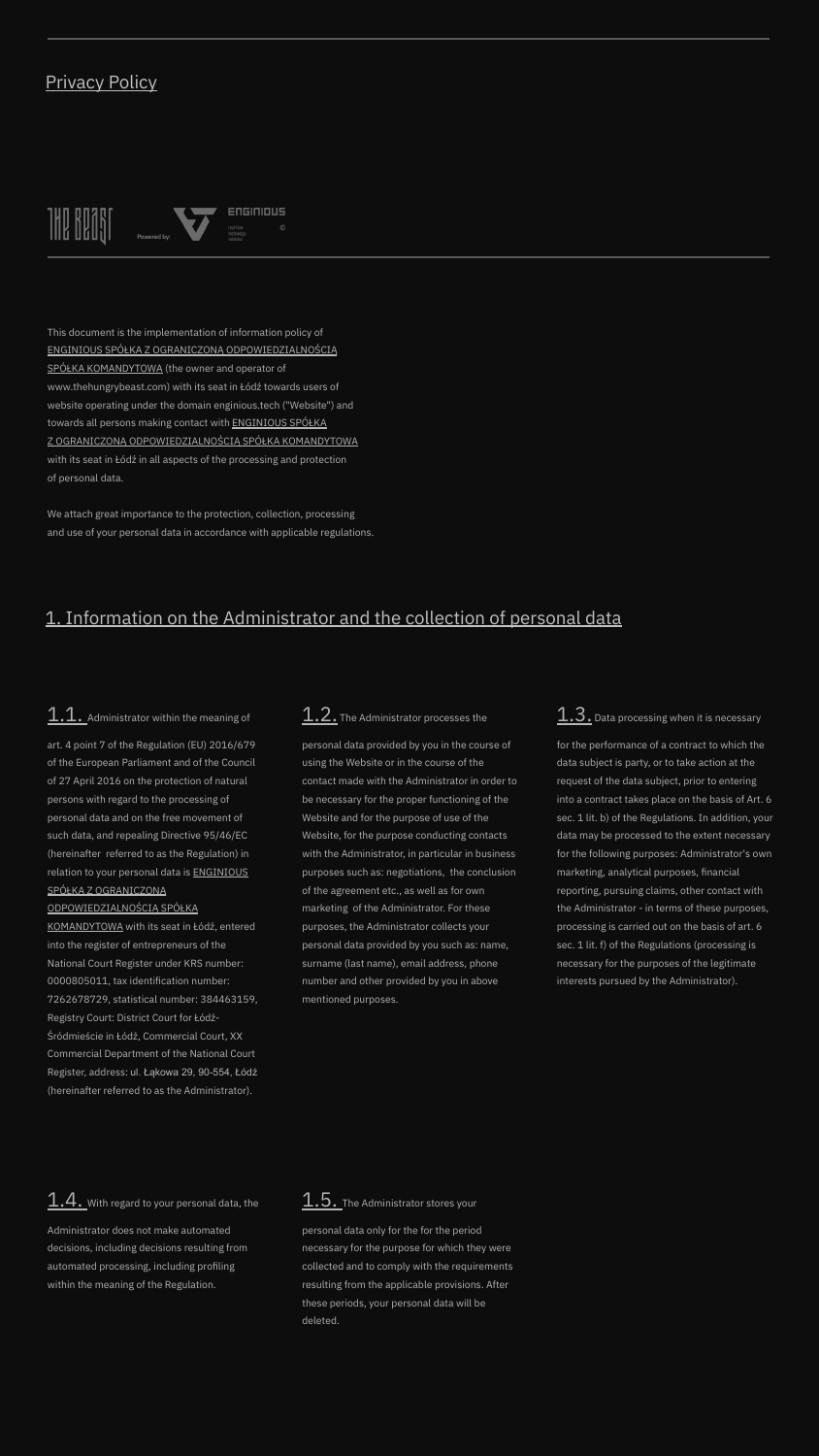### 2. The rights of data subjects

 $\overline{2.1}.$  You have the right to receive from the Administrator a confirmation whether they process your personal data. You have the right to demand access to

your data and the right to obtain from the Administrator information on the purposes of the processing and the categories of processed personal data, information on the recipients and categories of the recipients to whom your personal data is disclosed, the planned period of storing your personal data and the source of data in the case when it was not obtained from the data subject. You have the right to obtain information whether the Administrator takes automated decisions concerning the data subjects, e.g. based on profiling. You also have the right to obtain copies of your data.

#### 2.2. Moreover, you have the right to

demand that your personal data be rectified, the right to demand that personal data be deleted, the right to demand restriction of processing, the tight to transfer data and the right to object to processing. You may use these rights:

### 2.2.1. When it comes to demanding

#### 2.2.2 When it comes to demanding

### 2.2.3 When it comes to restriction of data

### 2.2.4. When it comes to the right to

# 2.3. You also have the right to make a

complaint to the supervisory authority if you decide that processing of your personal data breaches the provisions of the Regulation. In Poland, the supervisory authority is the President of the Office for Personal Data Protection (2 Stawki Street, 00-193 Warsaw).

## 2.2.5 When it comes to the right to make

## 2.4. Due to the implemented security

procedures you may be asked to confirm your identity before you execute your rights.